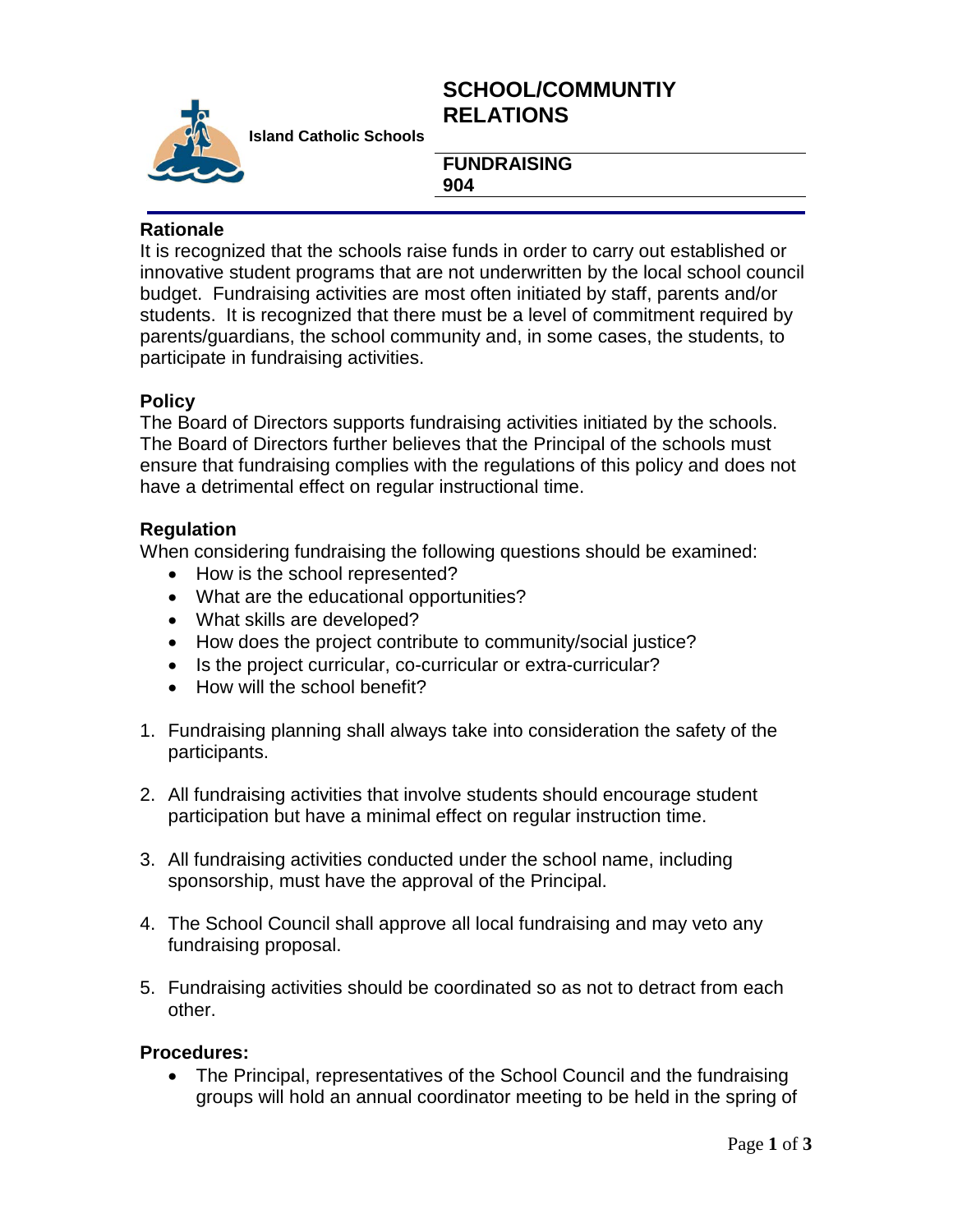# **SCHOOL/COMMUNTIY RELATIONS**



**Island Catholic Schools** 

#### **FUNDRAISING 904**

each year to plan the majority of the fundraising activities for the following year.

- Local School Based Fundraising The Principal or delegate will submit a completed application form for approval to the School Council in advance of any fundraising enterprise.
- Sponsors of fundraising activities will ensure that donors know for what purpose funds are being raised and what items or services, if any, the donors may receive.
- Students involved in fundraising must carry school identification (student card or authorization letter).
- Parents must be informed of pertinent fundraising information.
- Products sold auctioned or raffled, whenever possible, should be of Canadian origin.
- Sponsors of lotteries, raffles, casino night events must comply with appropriate government licensing regulations.
- Each student fundraising activity and location should be appropriate to the ages of the students involved.
- Class time shall not be taken by outside commercial agencies to promote school fundraising activities.
- In the case of charitable causes the following regulation shall apply:
	- Charitable Causes initiated in the School:
		- **School initiated fundraising activities for charitable causes** are permitted at the discretion of the Principal (Think Fast, Foster Child, Eritrea).
	- **► Charitable Causes initiated Outside the School** 
		- All proposals for school participation in fundraising activities for charitable causes initiated outside the school must first be submitted in writing to the Principal. No such activity is permitted without prior written approval from the Principal or delegate (United Way, etc.).
	- $\triangleright$  See Policy 620 Charitable and Service Organization Protocols
- In case of Commercial Ventures in Schools (e.g. book fairs) the Principal shall ensure:
	- $\triangleright$  That he/she is informed of the nature of the activity and is aware of the date(s) proposed for the venture;
	- $\triangleright$  That the activity is strictly voluntary;
- Upon completion of the school based fundraising activity a short report, including a financial breakdown, must be submitted to the Principal outlining the results of the project. The Principal shall forward the report to the School Council for their review.